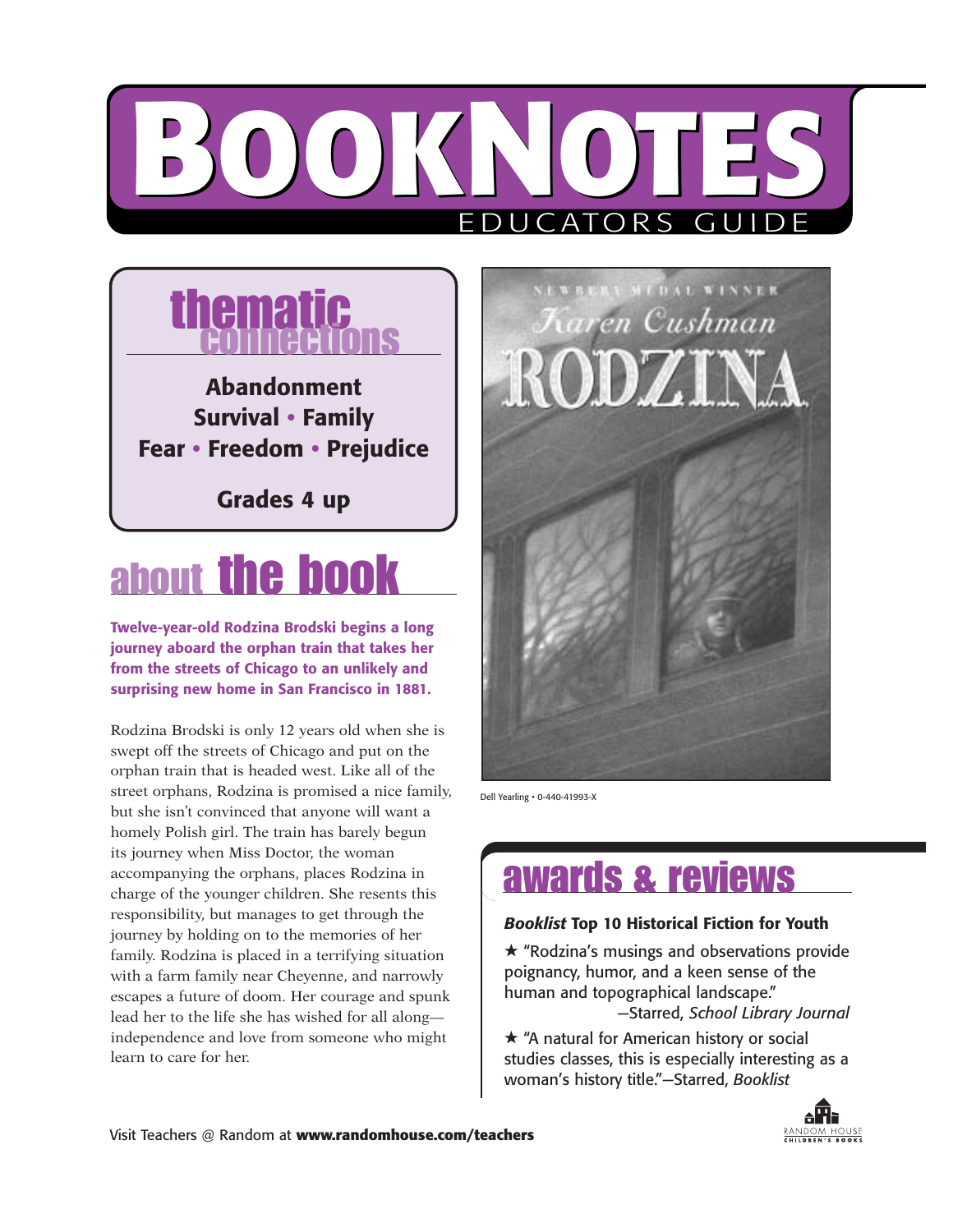# **pre-reading<br>"activity"**

**Ask students to do their own research and read about the Orphan Train Movement. Divide the class into small groups and ask them to debate why the orphan train was considered a good thing by some and controversial by others. Ask them to consider these points as they read** *Rodzina.*

# thematic connections

QUESTIONS FOR GROUP DISCUSSION

**Abandonment**—There are children on the orphan train who aren't orphans. Rodzina thinks about these children, and says, "No matter how poor we were or what trouble there was, I never felt that my mama and papa didn't want me." (p. 38) How is not being wanted by one's parents a type of abandonment? At what point in the novel does Rodzina feel abandoned by Miss Doctor? Ask students to describe Miss Doctor's feelings of abandonment.

**Adoption**—Discuss why Miss Doctor wants Rodzina to know that Edgar Allan Poe and Leo Tolstoy were orphans. At what point in the novel does Rodzina "adopt" Miss Doctor? Think about the historical context of the novel, and discuss why it is unlikely that Miss Doctor legally adopted Rodzina. Contrast Rodzina's fate with that of the children on the orphan train.

**Survival**—Many of the orphans have survived on the streets of Chicago before they begin their journey west on the orphan train. Have students explain their survival skills. How do these skills serve them on the train? How does Joe use disguise as a means of survival? Ask students why they think some of the children prefer the streets to living with a family in the west?

**Family**—Have students describe Rodzina's family. How does she hold on to special memories of them? Discuss the motive of most of the families that take the orphans. Why does Mr. Clench want Rodzina? How does Mrs. Clench protect Rodzina from her husband? How are Lacey, Joe, and Sammy like a family to Rodzina? What makes Miss Doctor change her mind about sending Rodzina to the Boys' and Girls' Training School near San Francisco? How do Rodzina and Miss Doctor need each other?

**Fear**—Ask students to discuss why Rodzina feels that it's important not to reveal one's fear. What is Rodzina's greatest fear? How does she help the younger children deal with their fears? At what point in the novel is the reader most frightened for Rodzina? How does Rodzina escape this frightening situation?

**Freedom**—Rodzina's family left Poland because her papa believed that "poor freedom was better than rich slavery." (p. 41) Ask students to think about the fate of the children on the orphan train. Discuss whether Mr. Brodski would consider this a type of slavery. How does Miss Doctor use the orphan train to gain freedom for herself?

**Prejudice/Bigotry**—Mr. Szprot, the placing out agent, curses and screams at the orphans. He sometimes appears especially cruel to Rodzina. Discuss how he displays prejudice and bigotry when he addresses her as "Polish Girl." Ask students to find incidents throughout the novel where Rodzina suffers from prejudices against her heritage. How is Miss Doctor a victim of prejudice and bigotry?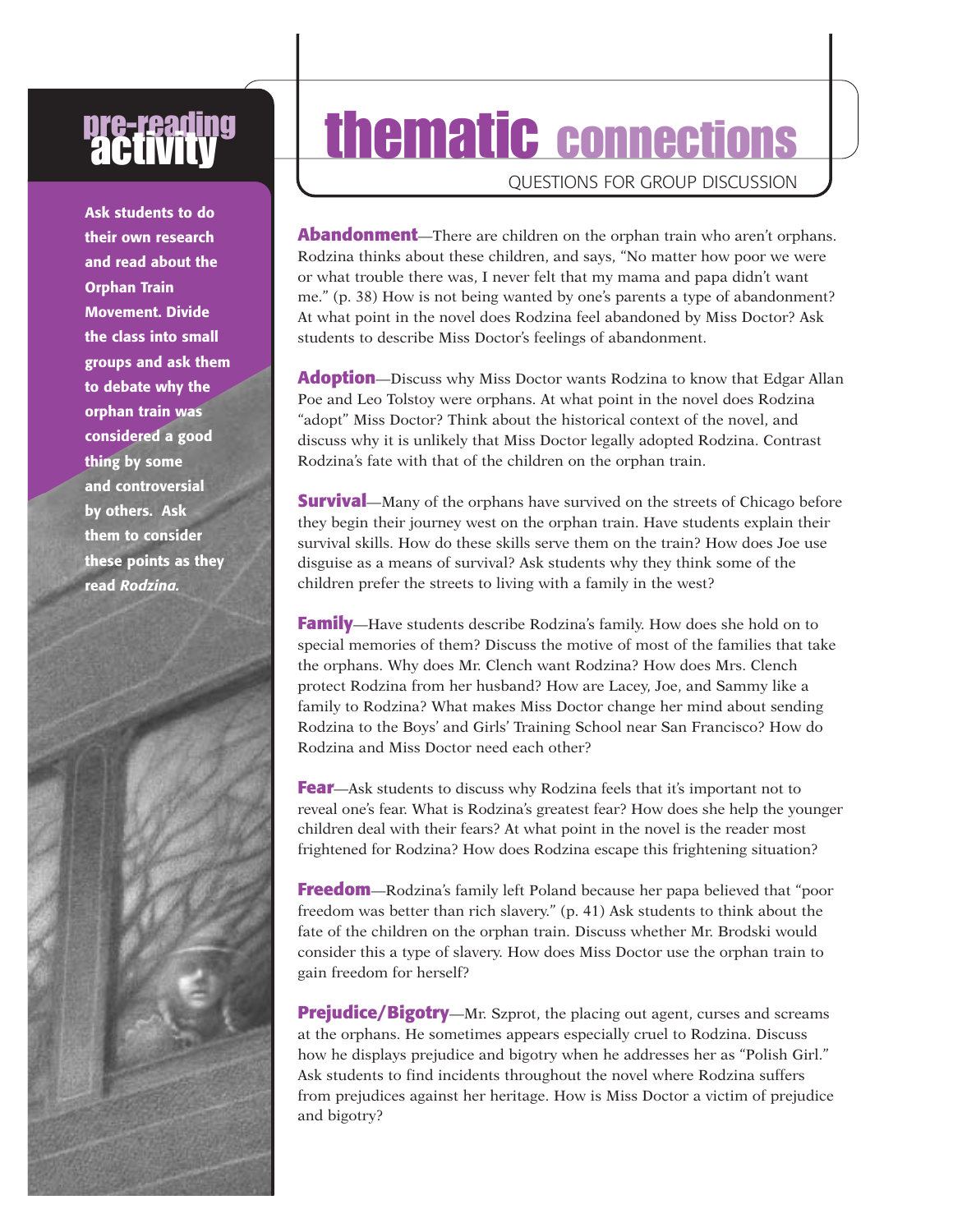## connecting to the curriculum

**Language Arts**—The orphan train stops in Cheyenne, Wyoming, where the children are fed and entertained by local citizens. The winners of the school spelling bee spell the following words for the orphans: *forlorn, impoverished, destitute, uncertain,* and *outcast.* How do these words relate to the orphans? As a class, define these items, then instruct students to use these spelling words and write a brief article for the Cheyenne newspaper about the orphans.

The children travel through little towns with names like Dead Mule Junction, Wild Horse Ridge, Lick Skillet, Buck Snort, and Rotten Luck. Ask students to pick one of these names and write a legend about how the town got its name.

**Social Studies**—Charles Loring Brace, the founder of the Children's Aid Society, was recognized for his radical and progressive ideas about services to poor and orphaned children. Ask students to research and read about Mr. Brace's ideas. Then ask them to write an editorial either supporting or disputing his ideas for a New York newspaper.

Ask students to read the Author's Note at the end of the novel. Then have them identify a bit of information (e.g., the English boys that were sent in 1618 to work on plantations in Richmond, Virginia) to do further research. Ask them to use their research and write a short paper that connects this information to the development of the current foster care system in the United States.

**Health**—Myrna Clench suffers from "galloping consumption," and Rodzina's mama died of the "putrid fever." Ask students to research the causes and treatments of these diseases. Find out what other diseases plagued people in the late 1800s. Make a poster informing people of symptoms and treatments of these diseases that a local doctor might post to help prevention of these illnesses.

**Math**—Ask students to record all the towns on the orphan train route, beginning with the first stop in Grand Island, Nebraska. Use a map of the United States and determine the route of the train. Then have students use Map Quest (www.mapquest.com) and calculate the distance Rodzina and Miss Doctor traveled from Chicago to San Francisco.

**Art**—Rodzina and Miss Doctor become a family. Have students make cards that Rodzina and Miss Doctor might give to one another on their birthdays in the first year they are together.

Many of the people in the west who adopted children from the orphan train are farmers who live far away from towns. Discuss how they get the message about the orphan train. Then make a flyer or poster to hang in the train stations along the route that advertises the orphan train.



Encourage students to jot down unfamiliar words and try to define them taking clues from the context of the novel. Such words may include: *cahoots* (p. 35), *emigrants* (p. 37), *contentment* (p. 41), *panhandling* (p. 55), *vice* (p. 56), *defect* (p. 68), *frigid* (p. 135), *turrets* (p. 142), *persevered* (p. 177), and *hydrophobia* (p. 178).